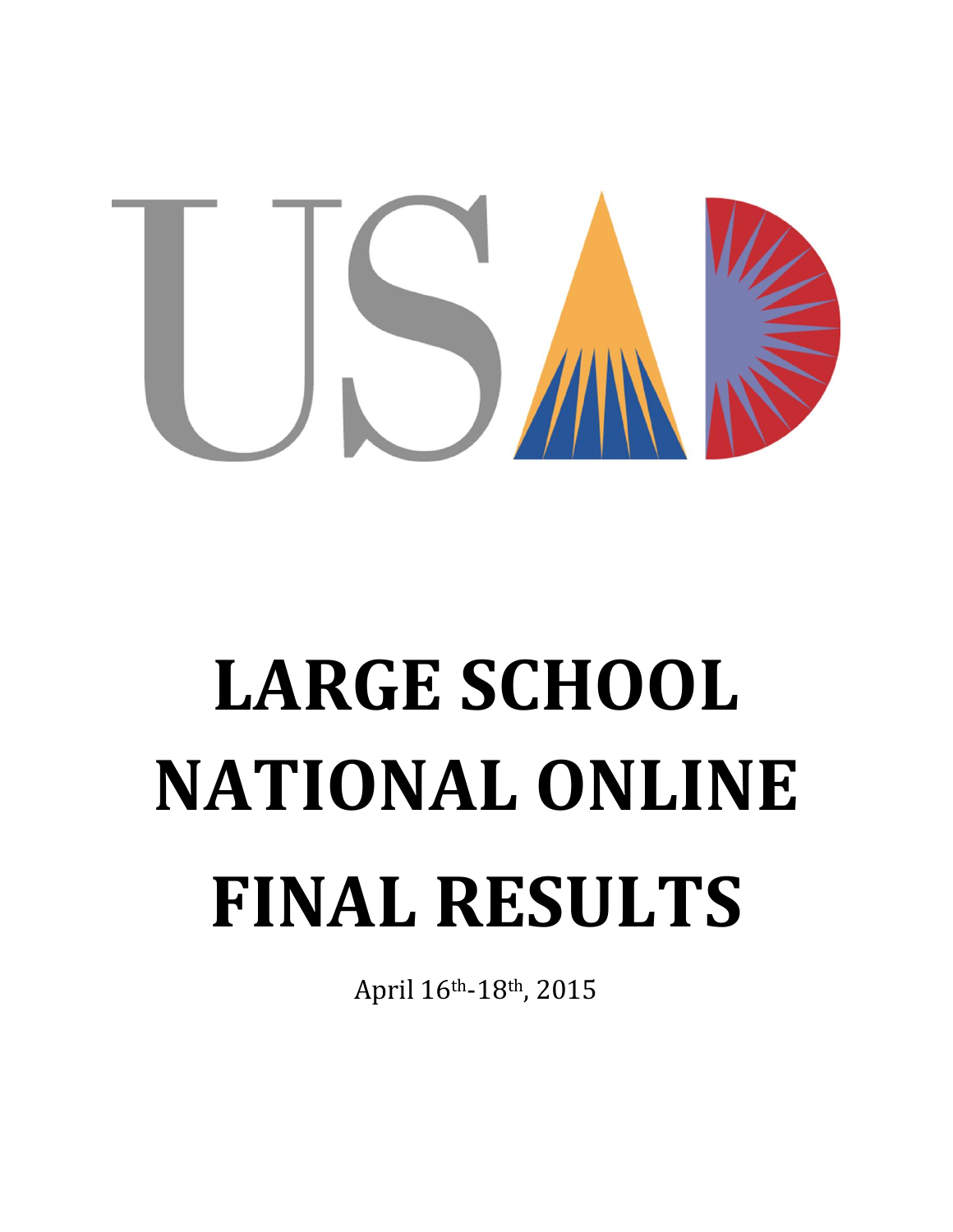# Table of Contents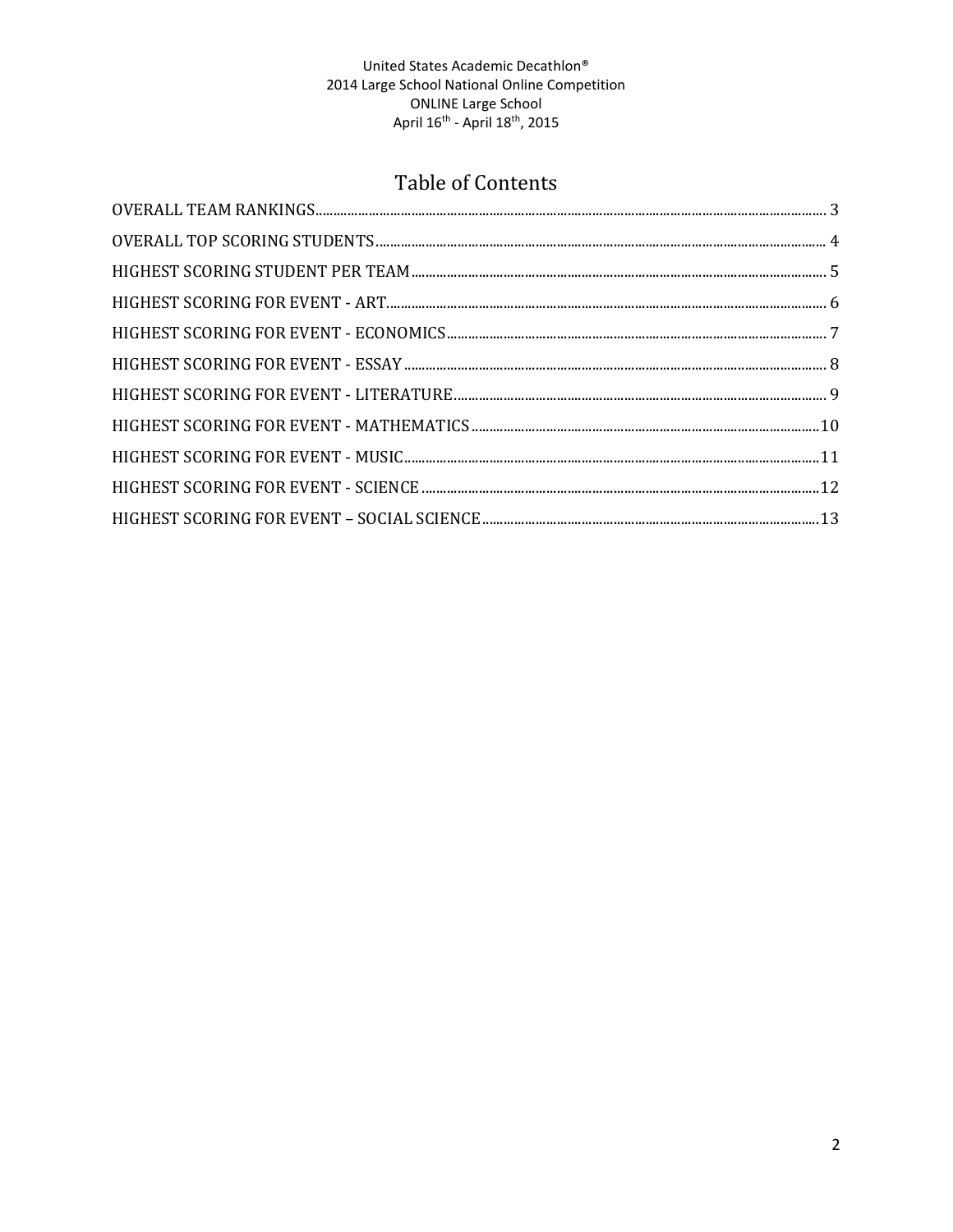# **OVERALL TEAM RANKINGS**

<span id="page-2-0"></span>

| <b>High School</b>            | <b>State</b> | <u>Team Total</u> |
|-------------------------------|--------------|-------------------|
| El Camino Real Charter        | California   | 41,493.6          |
| Nimitz                        | Texas        | 33,226.1          |
| West Windsor-Plainsboro North | New Jersey   | 27,802.6          |
| McDowell                      | Pennsylvania | 26,160.1          |
| Villa Rica High               | Georgia      | 25,951.7          |
| Johnston High                 | Iowa         | 24,781.7          |
| Northwest                     | Maryland     | 23,790.4          |
| Sandpoint                     | Idaho        | 20,561.9          |
| Chardon                       | Ohio         | 14,485.0          |
| Homestead                     | Indiana      | 14,376.0          |
| Volcano Vista                 | New Mexico   | 10,004.6          |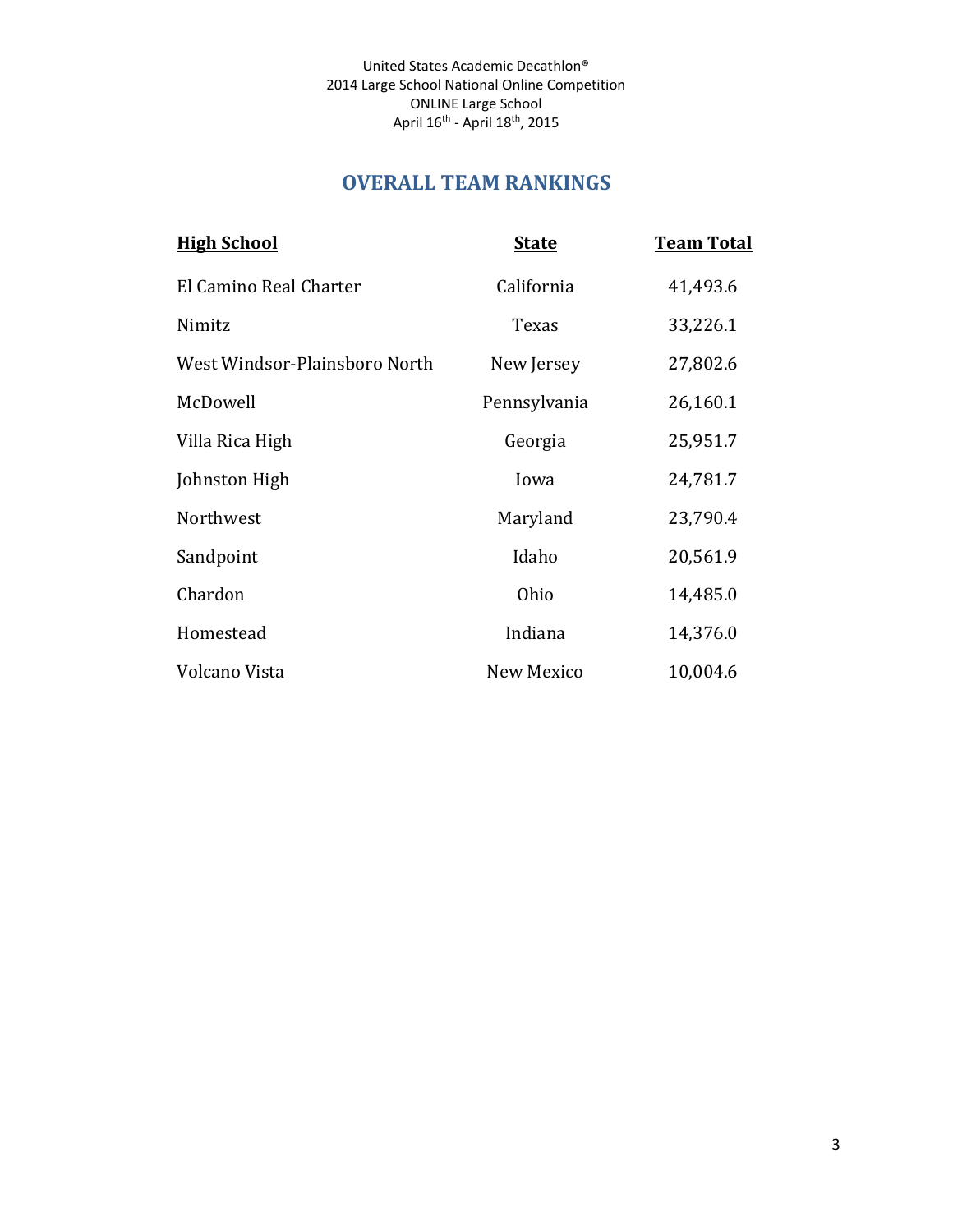# **OVERALL TOP SCORING STUDENTS**

#### <span id="page-3-0"></span>**Honors**

| <b>Student</b>  | <b>High School</b>            | <b>State</b> | <b>Score</b> |
|-----------------|-------------------------------|--------------|--------------|
| Ethan Waldman   | El Camino Real Charter        | California   | 7,325.0      |
| Noah Millman    | El Camino Real Charter        | California   | 6,688.3      |
| Roberta Shapiro | West Windsor-Plainsboro North | New Jersey   | 6,667.1      |

## **Scholastic**

| <b>Student</b> | <b>High School</b>     | <b>State</b> | <b>Score</b> |
|----------------|------------------------|--------------|--------------|
| Tracy Levick   | El Camino Real Charter | California   | 7,192.9      |
| Dmytro Pasikov | El Camino Real Charter | California   | 6,960.0      |
| Mara Abesamis  | El Camino Real Charter | California   | 6,779.1      |

| <b>Student</b> | <b>High School</b>     | <b>State</b> | <b>Score</b> |
|----------------|------------------------|--------------|--------------|
| Sarah Kwon     | El Camino Real Charter | California   | 6,719.4      |
| Jose Apolaya   | El Camino Real Charter | California   | 6,608.0      |
| Alexis Brito   | El Camino Real Charter | California   | 6,275.0      |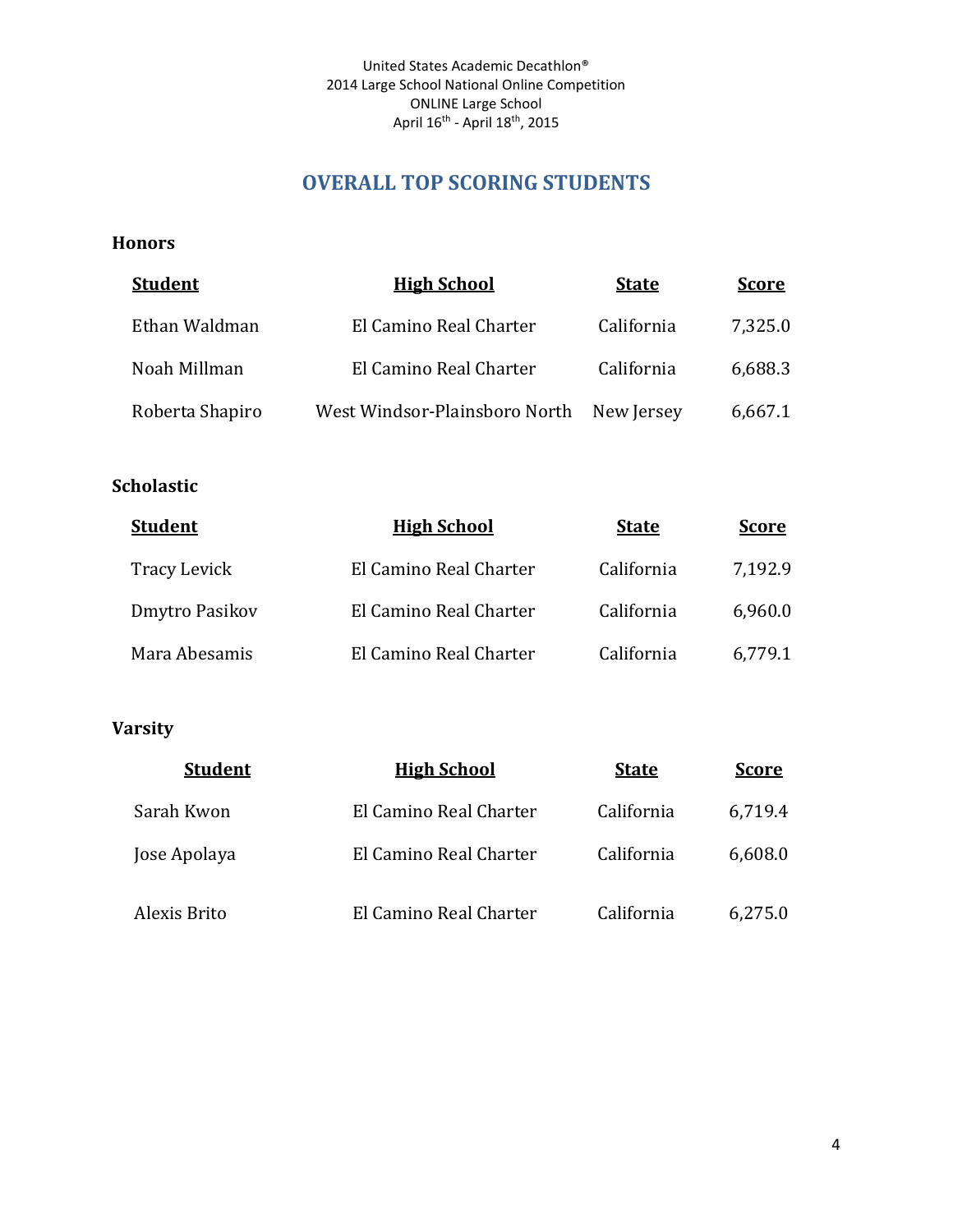# **HIGHEST SCORING STUDENT PER TEAM**

<span id="page-4-0"></span>

| <b>Student</b>         | <b>High School</b>            | <b>State</b> | <b>Score</b> |
|------------------------|-------------------------------|--------------|--------------|
| <b>Bethany Davison</b> | Villa Rica High               | Georgia      | 5,252.1      |
| Mackenzie Wolfe        | Sandpoint                     | Idaho        | 4,697.3      |
| <b>Ben Harris</b>      | Homestead                     | Indiana      | 3,690.9      |
| Roberta Shapiro        | West Windsor-Plainsboro North | New Jersey   | 6,667.1      |
| Ben Fugate             | McDowell                      | Pennsylvania | 5,243.9      |
| Daniel Kirchner        | Chardon                       | Ohio         | 3,326.4      |
| Rebecca Van Pamel      | Nimitz                        | <b>Texas</b> | 6,279.3      |
| Ethan Waldman          | El Camino Real Charter        | California   | 7,325.0      |
| Lauren Bookwalter      | Volcano Vista                 | New Mexico   | 2,547.6      |
| Aditi Jithendra        | Johnston High                 | Iowa         | 4,978.9      |
| Kevin Myers            | Lake Catholic                 | Ohio         | 3,577.9      |
| Rupprecht Michael      | Northside CPHS                | Illinois     | 4,022.9      |
| Judy Lau               | Northwest                     | Maryland     | 4,735.1      |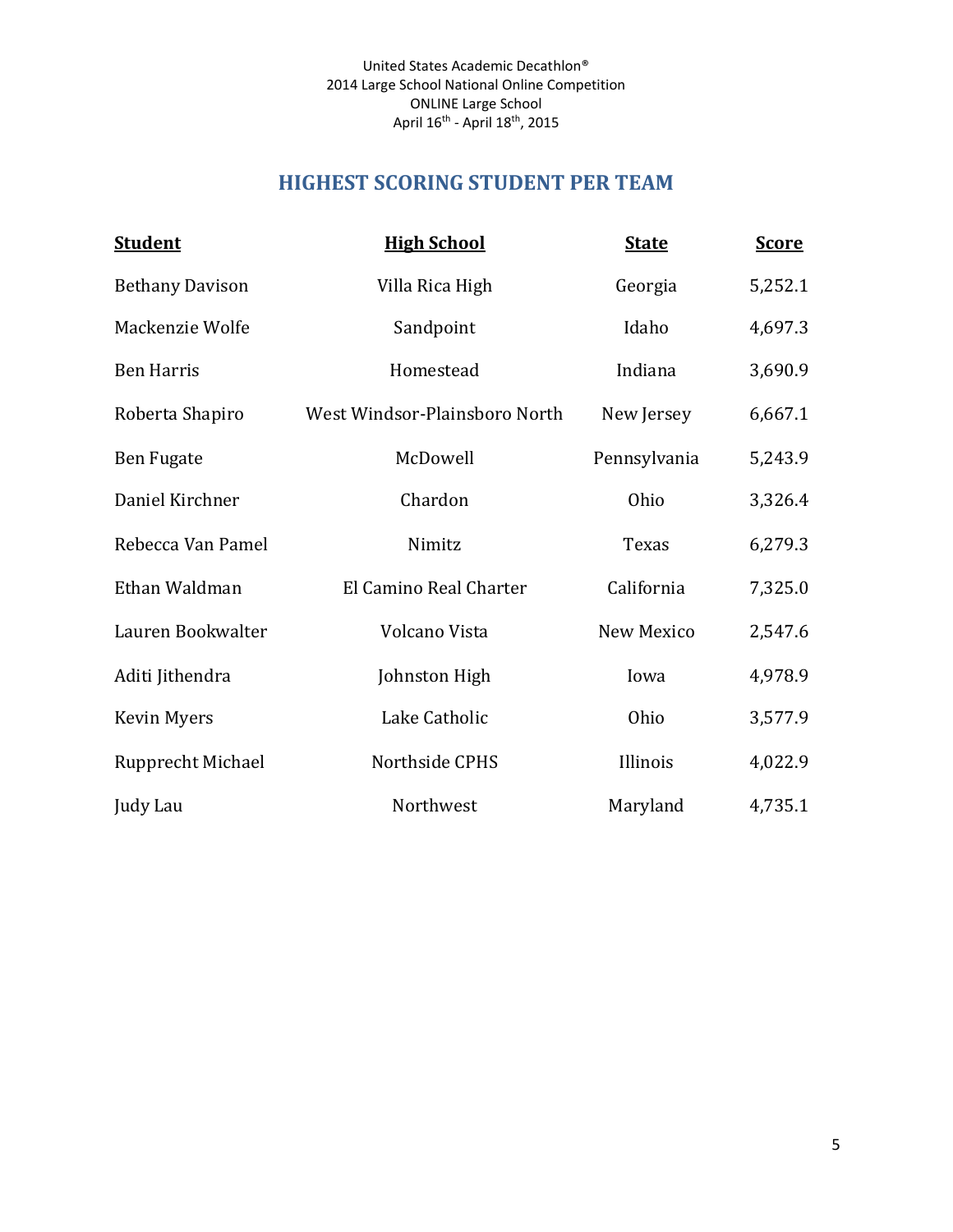# **HIGHEST SCORING FOR EVENT - ART**

#### <span id="page-5-0"></span>**Honors**

|              | <b>Student</b>    | <b>High School</b>               | <b>State</b> | <b>Score</b> |
|--------------|-------------------|----------------------------------|--------------|--------------|
| $\mathbf{1}$ | Noah Millman      | El Camino Real Charter           | California   | 920.0        |
| $\mathbf{1}$ | Ethan Waldman     | El Camino Real Charter           | California   | 920.0        |
| 2            | Rebecca Van Pamel | Nimitz                           | Texas        | 900.0        |
| 2            | Roberta Shapiro   | West Windsor-Plainsboro<br>North | New Jersey   | 900.0        |
| 3            | Judy Lau          | Northwest                        | Maryland     | 820.0        |
| 3            | Katie Moss        | Villa Rica High                  | Georgia      | 820.0        |

#### **Scholastic**

|   | <b>Student</b>   | <b>High School</b>     | <b>State</b> | <b>Score</b> |
|---|------------------|------------------------|--------------|--------------|
| 1 | Tracy Levick     | El Camino Real Charter | California   | 980.0        |
|   | 2 Dmytro Pasikov | El Camino Real Charter | California   | 940.0        |
|   | Mara Abesamis    | El Camino Real Charter | California   | 880.0        |

| <b>Student</b>     | <b>High School</b>     | <b>State</b> | <b>Score</b> |
|--------------------|------------------------|--------------|--------------|
| 1 Rachel Van Pamel | Nimitz                 | Texas        | 900.0        |
| 2 Sarah Kwon       | El Camino Real Charter | California   | 880.0        |
| 3 Alexis Brito     | El Camino Real Charter | California   | 860.0        |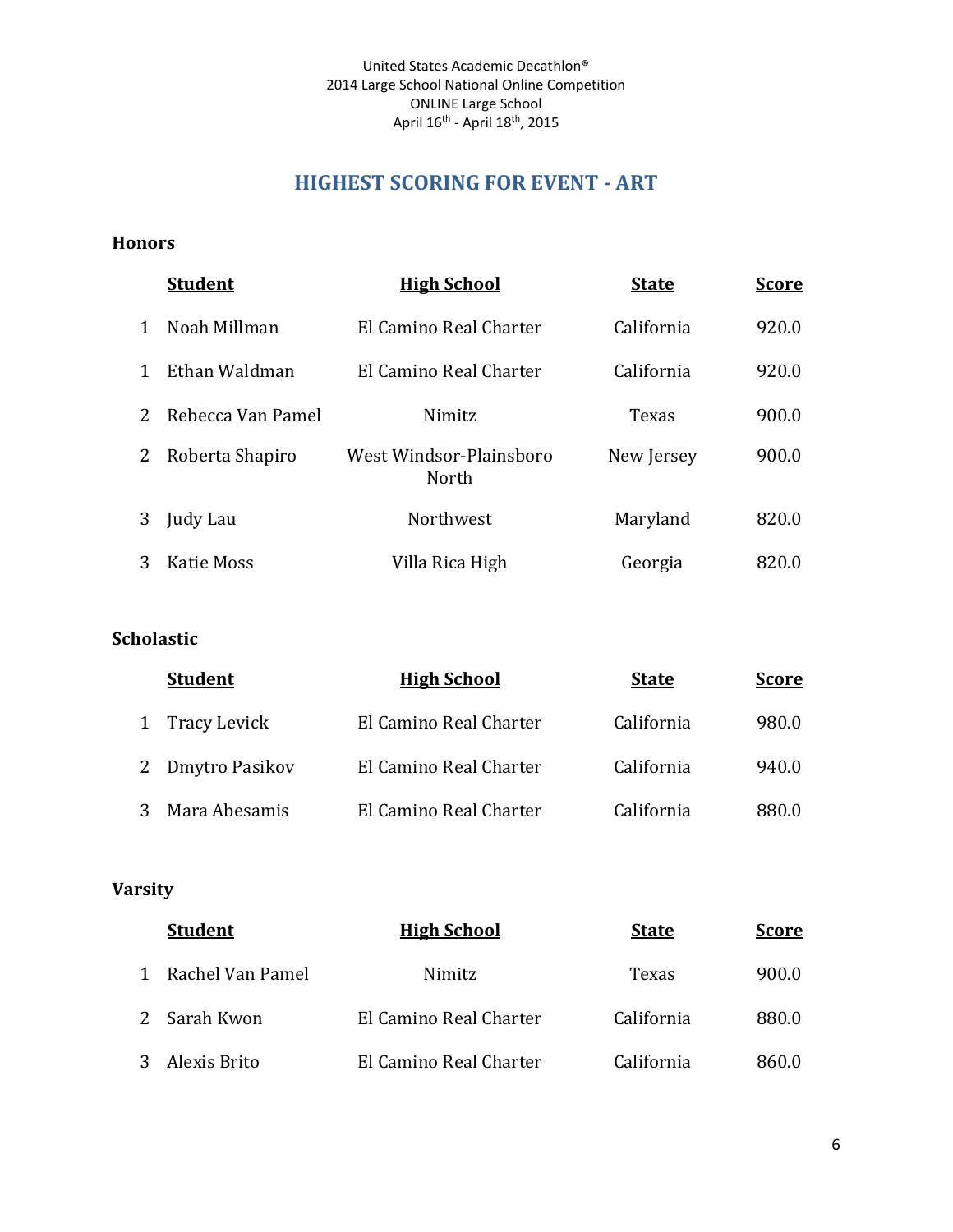# **HIGHEST SCORING FOR EVENT - ECONOMICS**

#### <span id="page-6-0"></span>**Honors**

|              | <b>Student</b>    | <b>High School</b>               | <b>State</b> | <b>Score</b> |
|--------------|-------------------|----------------------------------|--------------|--------------|
| $\mathbf{1}$ | Ethan Waldman     | El Camino Real Charter           | California   | 960.0        |
|              | 2 Yiwen Shen      | West Windsor-Plainsboro<br>North | New Jersey   | 860.0        |
| 3            | Rebecca Van Pamel | Nimitz                           | Texas        | 840.0        |
| 3            | Noah Millman      | El Camino Real Charter           | California   | 840.0        |
| 3            | Roberta Shapiro   | West Windsor-Plainsboro<br>North | New Jersey   | 840.0        |

#### **Scholastic**

|   | <b>Student</b>      | <b>High School</b>               | <b>State</b> | <b>Score</b> |
|---|---------------------|----------------------------------|--------------|--------------|
|   | Mara Abesamis       | El Camino Real Charter           | California   | 940.0        |
|   | <b>Tracy Levick</b> | El Camino Real Charter           | California   | 940.0        |
| 2 | Sheril Christopher  | West Windsor-Plainsboro<br>North | New Jersey   | 880.0        |
| 3 | Dmytro Pasikov      | El Comino Real Charter           | California   | 860.0        |
|   | John Pfadt          | McDowell                         | Pennsylvania | 860.0        |

| <b>Student</b> | <b>High School</b>     | <b>State</b> | <b>Score</b> |
|----------------|------------------------|--------------|--------------|
| 1 Jose Apolaya | El Camino Real Charter | California   | 900.0        |
| 2 Alexis Brito | El Camino Real Charter | California   | 860.0        |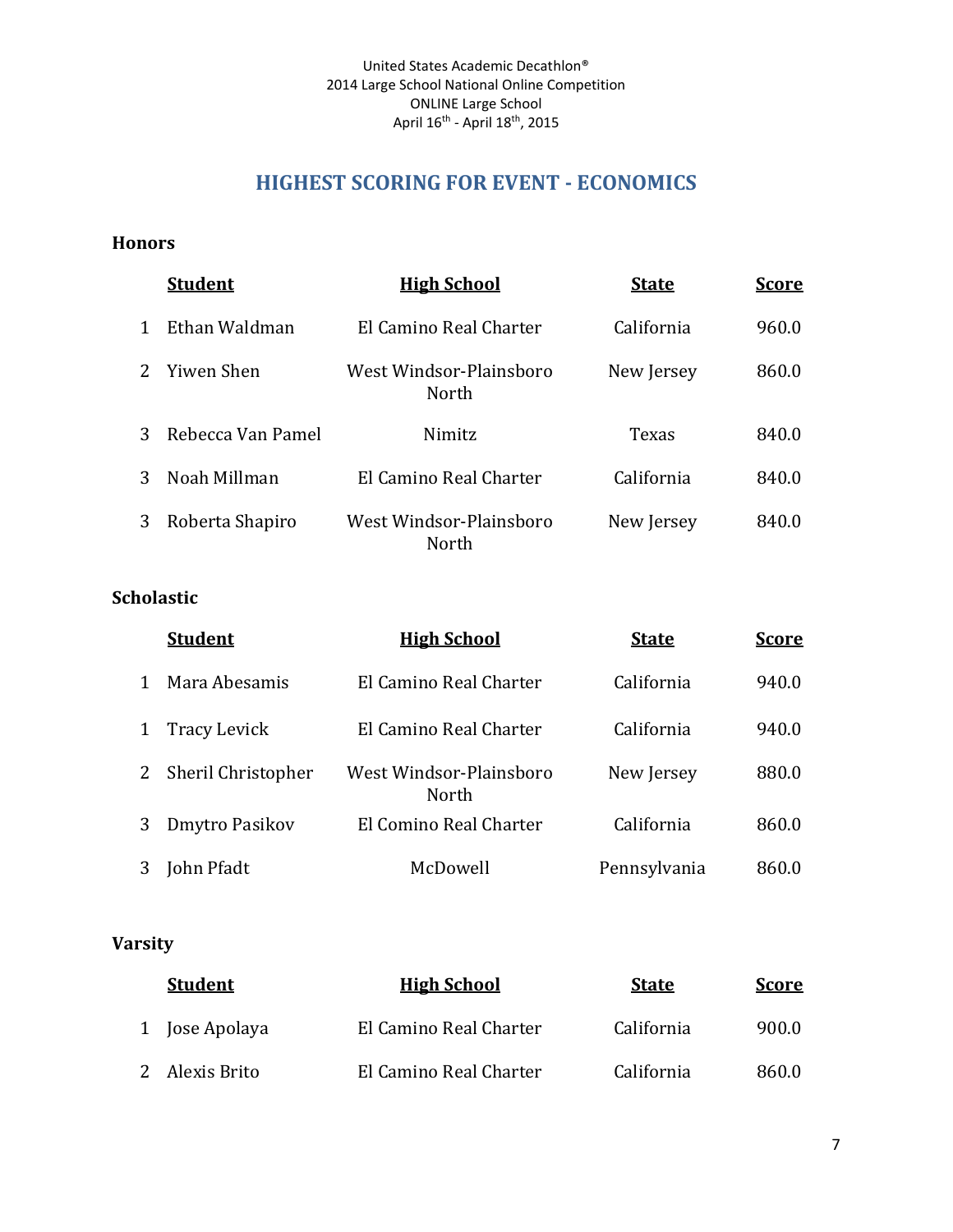#### United States Academic Decathlon® 2014 Large School National Online Competition ONLINE Large School April 16<sup>th</sup> - April 18<sup>th</sup>, 2015

<span id="page-7-0"></span>

| 3 Sarah Kwon | El Camino Real Charter | California | 840.0 |
|--------------|------------------------|------------|-------|
|              |                        |            |       |

## **HIGHEST SCORING FOR EVENT - ESSAY**

#### **Honors**

|              | <b>Student</b>    | <b>High School</b>               | <b>State</b> | <b>Score</b> |
|--------------|-------------------|----------------------------------|--------------|--------------|
| $\mathbf{1}$ | Rebecca Van Pamel | Nimitz                           | Texas        | 825.0        |
|              | 2 Jonathan Wang   | West Windsor-Plainsboro<br>North | New Jersey   | 780.0        |
|              | 3 Bethany Davison | Villa Rica High                  | Georgia      | 775.0        |

## **Scholastic**

| <b>Student</b>     | <b>High School</b>               | <b>State</b> | <b>Score</b> |
|--------------------|----------------------------------|--------------|--------------|
| Sheril Christopher | West Windsor-Plainsboro<br>North | New Jersey   | 772.0        |
| Spencer North      | Homestead                        | Indiana      | 730.0        |
| Bryan Zhang        | West Windsor-Plainsboro<br>North | New Jersey   | 705.0        |

|              | <b>Student</b> | <b>High School</b>     | <b>State</b> | <b>Score</b> |
|--------------|----------------|------------------------|--------------|--------------|
|              | 1 Jose Apolaya | El Camino Real Charter | California   | 768.0        |
| $\mathbf{1}$ | Sarah Kwon     | El Camino Real Charter | California   | 768.0        |
|              | 2 Dawn Hall    | Villa Rica High        | Georgia      | 761.0        |
|              | 3 Alexis Brito | El Camino Real Charter | California   | 635.0        |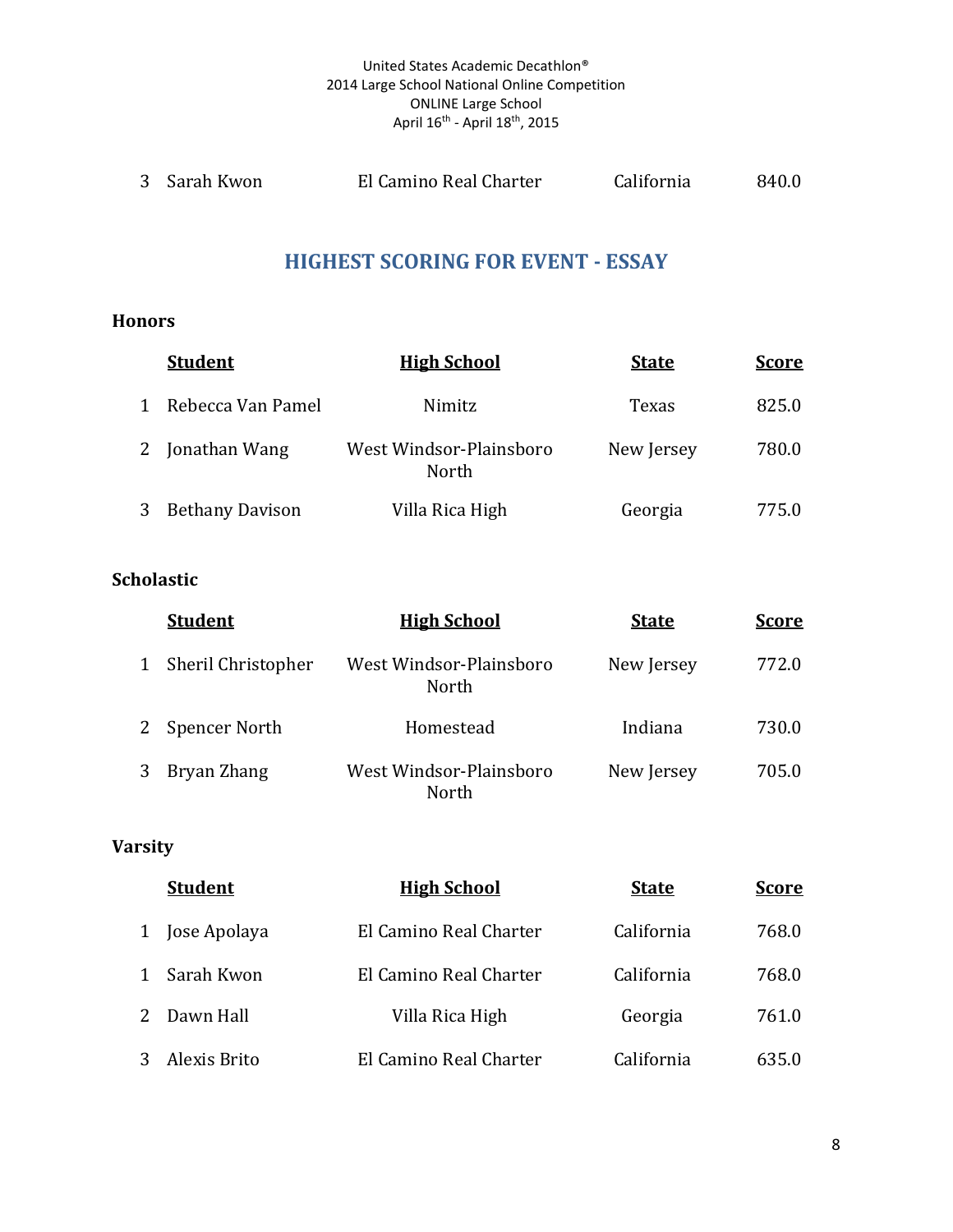# **HIGHEST SCORING FOR EVENT - LITERATURE**

#### <span id="page-8-0"></span>**Honors**

|             | <b>Student</b>    | <b>High School</b>               | <b>State</b> | <b>Score</b> |
|-------------|-------------------|----------------------------------|--------------|--------------|
| 1           | Ethan Waldman     | El Camino Real Charter           | California   | 880.0        |
| $2^{\circ}$ | Noah Millman      | El Camino Real Charter           | California   | 760.0        |
|             | 2 Roberta Shapiro | West Windsor-Plainsboro<br>North | New Jersey   | 740.0        |

## **Scholastic**

| <b>Student</b> | <b>High School</b>     | <b>State</b> | <b>Score</b> |
|----------------|------------------------|--------------|--------------|
| Dmytro Pasikov | El Camino Real Charter | California   | 900.0        |
| 2 Tracy Levick | El Camino Real Charter | California   | 820.0        |
| Mara Abesamis  | El Camino Real Charter | California   | 780.0        |

|              | <b>Student</b> | <b>High School</b>     | <b>State</b> | <b>Score</b> |
|--------------|----------------|------------------------|--------------|--------------|
| $\mathbf{1}$ | Sarah Kwon     | El Camino Real Charter | California   | 720.0        |
|              | 2 Alexis Brito | El Camino Real Charter | California   | 680.0        |
|              | 2 Brian Vigen  | Nimitz                 | Texas        | 680.0        |
|              | 2 Jose Apolaya | El Camino Real Charter | California   | 660.0        |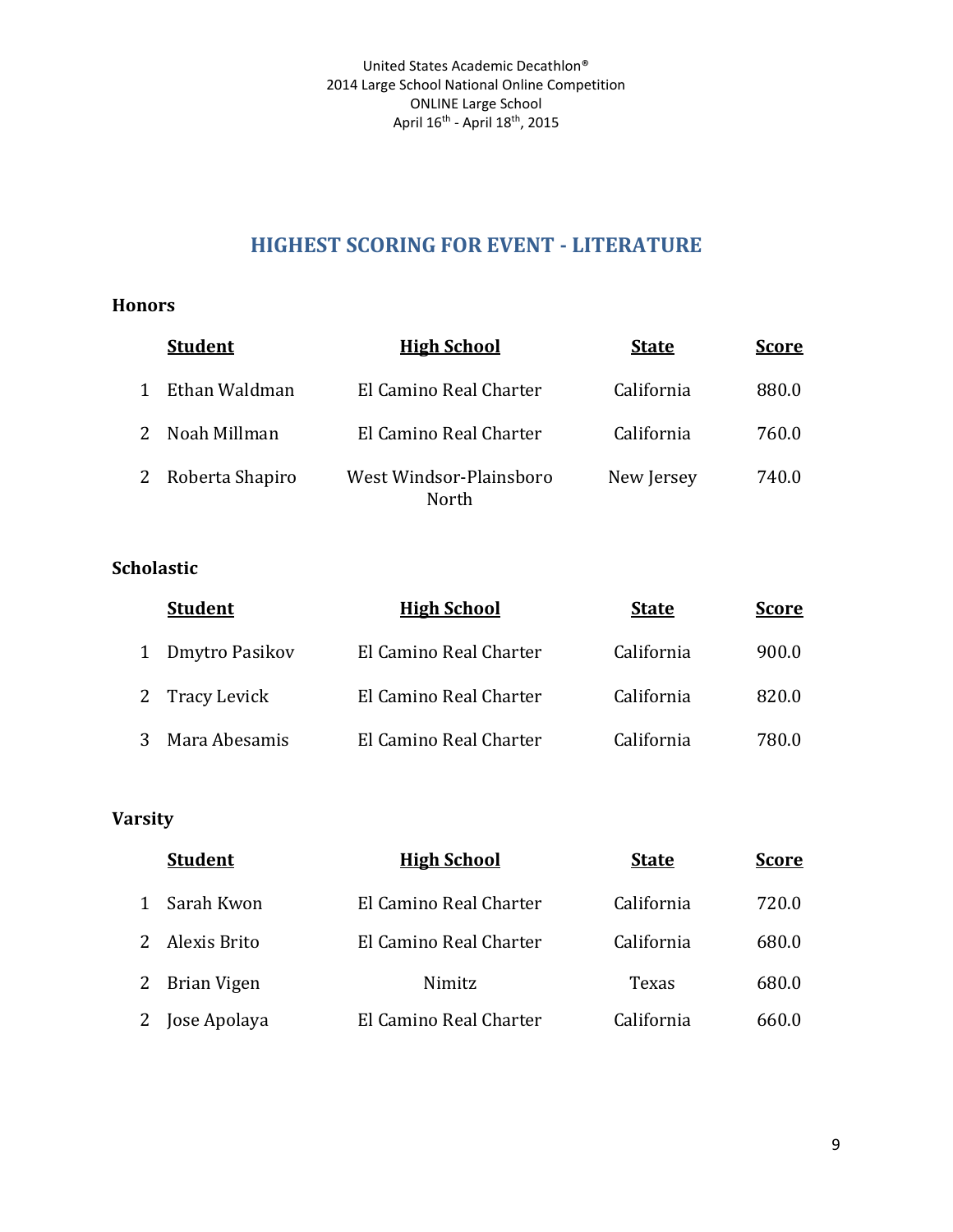# **HIGHEST SCORING FOR EVENT - MATHEMATICS**

#### <span id="page-9-0"></span>**Honors**

|              | <b>Student</b>    | <b>High School</b>               | <b>State</b> | <b>Score</b> |
|--------------|-------------------|----------------------------------|--------------|--------------|
| $\mathbf{1}$ | Ethan Waldman     | El Camino Real Charter           | California   | 1,000.00     |
|              | 2 Carlos Estevis  | Nimitz                           | Texas        | 857.1        |
|              | 2 Roberta Shapiro | West Windsor-Plainsboro<br>North | New Jersey   | 857.1        |
|              | 3 Jonathan Wang   | West Windsor-Plainsboro<br>North | New Jersey   | 828.6        |

## **Scholastic**

| <b>Student</b> | <b>High School</b>               | <u>State</u> | <u>Score</u> |
|----------------|----------------------------------|--------------|--------------|
| Tracy Levick   | El Camino Real Charter           | California   | 942.9        |
| Ethan Niu      | Johnston High                    | Jowa         | 942.9        |
| Mara Abesamis  | El Camino Real Charter           | California   | 857.1        |
| Amy Jian       | West Windsor-Plainsboro<br>North | New Jersey   | 828.6        |

| <b>Student</b> | <b>High School</b>     | <b>State</b> | <b>Score</b> |
|----------------|------------------------|--------------|--------------|
| 1 Jose Apolaya | El Camino Real Charter | California   | 1,000.00     |
| 2 Sarah Kwon   | El Camino Real Charter | California   | 971.4        |
| 3 Alexis Brito | El Camino Real Charter | California   | 800.0        |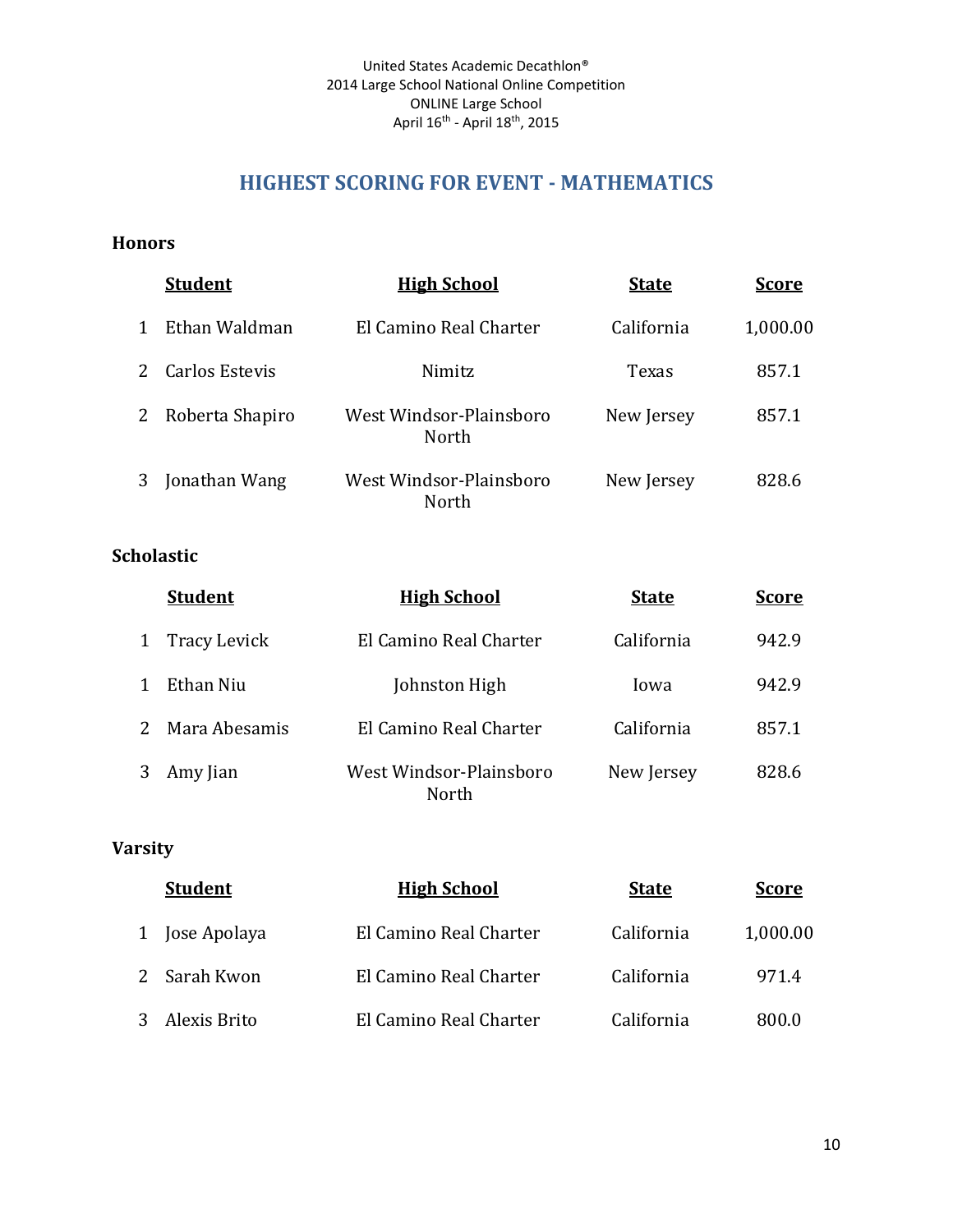# **HIGHEST SCORING FOR EVENT - MUSIC**

#### <span id="page-10-0"></span>**Honors**

|   | <b>Student</b>  | <b>High School</b>               | <b>State</b> | <u>Score</u> |
|---|-----------------|----------------------------------|--------------|--------------|
| 1 | Roberta Shapiro | West Windsor-Plainsboro<br>North | New Jersey   | 940.0        |
|   | 2 Ethan Waldman | El Camino Real Charter           | California   | 920.0        |
|   | 3 Noah Millman  | El Camino Real Charter           | California   | 860.0        |

#### **Scholastic**

| <b>Student</b>   | <b>High School</b>     | <b>State</b> | <b>Score</b> |
|------------------|------------------------|--------------|--------------|
| 1 Tracy Levick   | El Camino Real Charter | California   | 940.0        |
| 2 Dmytro Pasikov | El Camino Real Charter | California   | 860.0        |
| Mara Abesamis    | El Camino Real Charter | California   | 820.0        |

|              | <b>Student</b> | <b>High School</b>     | <b>State</b> | <b>Score</b> |
|--------------|----------------|------------------------|--------------|--------------|
| $\mathbf{1}$ | Sarah Kwon     | El Camino Real Charter | California   | 820.0        |
|              | 2 Jose Apolaya | El Camino Real Charter | California   | 760.0        |
| 2            | Brian Vigen    | Nimitz                 | Texas        | 760.0        |
| 3            | Alexis Brito   | El Camino Real Charter | California   | 740.0        |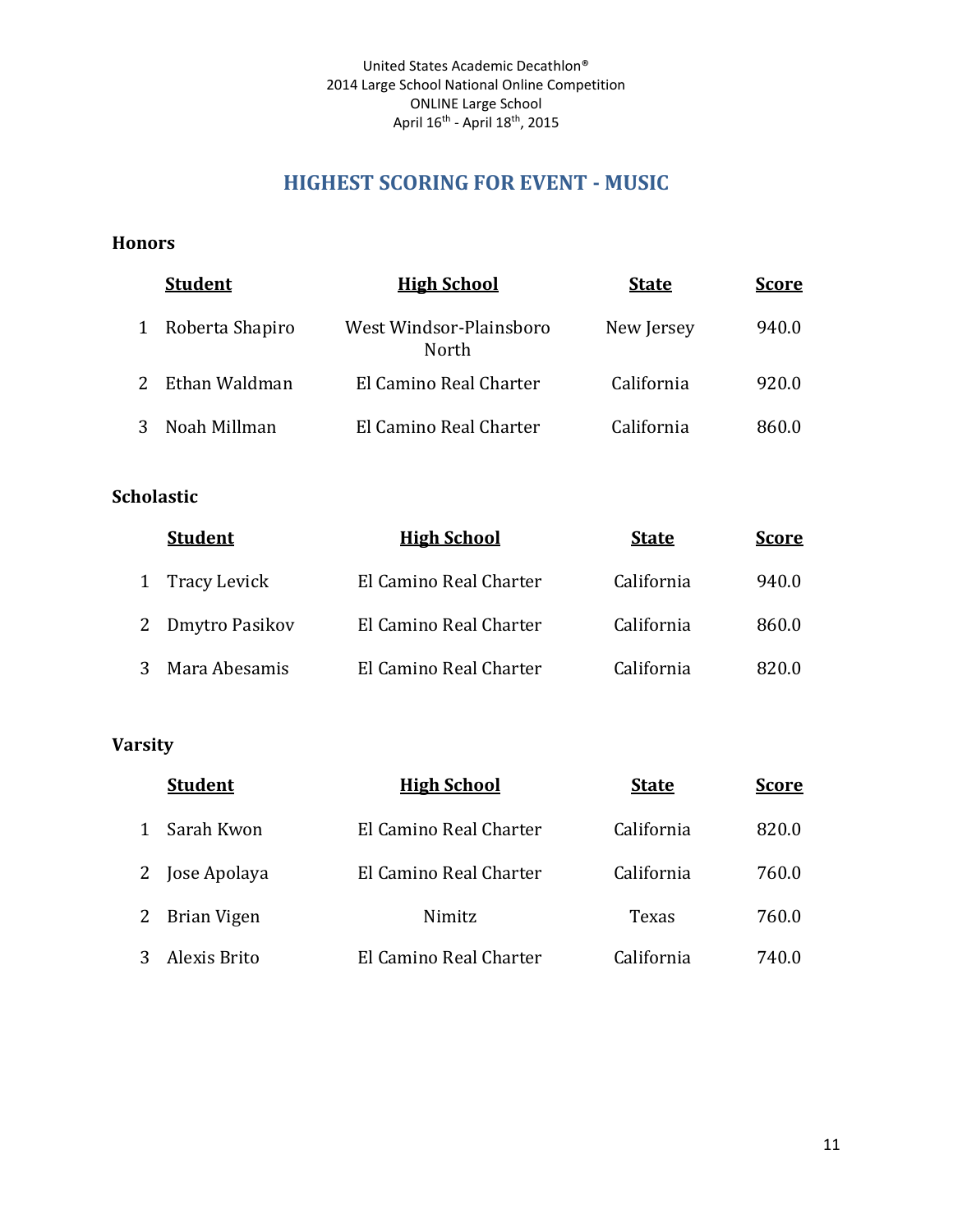# **HIGHEST SCORING FOR EVENT - SCIENCE**

#### <span id="page-11-0"></span>**Honors**

|              | <b>Student</b>  | <b>High School</b>               | <b>State</b> | <b>Score</b> |
|--------------|-----------------|----------------------------------|--------------|--------------|
| 1            | Jonathan Wang   | West Windsor-Plainsboro<br>North | New Jersey   | 940.0        |
| $\mathbf{1}$ | Ethan Waldman   | El Camino Real Charter           | California   | 940.0        |
| $2^{\circ}$  | Noah Millman    | El Camino Real Charter           | California   | 860.0        |
| 3            | Roberta Shapiro | West Windsor-Plainsboro<br>North | New Jersey   | 820.0        |
| 3            | Yiwen Shen      | West Windsor-Plainsboro<br>North | New Jersey   | 820.0        |

#### **Scholastic**

|   | <b>Student</b> | <b>High School</b>     | <b>State</b> | <b>Score</b> |
|---|----------------|------------------------|--------------|--------------|
| 1 | Dmytro Pasikov | El Camino Real Charter | California   | 980.0        |
|   | 2 Tracy Levick | El Camino Real Charter | California   | 940.0        |
|   | Mara Abesamis  | El Camino Real Charter | California   | 920.0        |

| <b>Student</b> | <b>High School</b>     | <b>State</b> | <b>Score</b> |
|----------------|------------------------|--------------|--------------|
| 1 Sarah Kwon   | El Camino Real Charter | California   | 860.0        |
| 2 Alexis Brito | El Camino Real Charter | California   | 820.0        |
| 3 Jose Apolaya | El Camino Real Charter | California   | 800.0        |